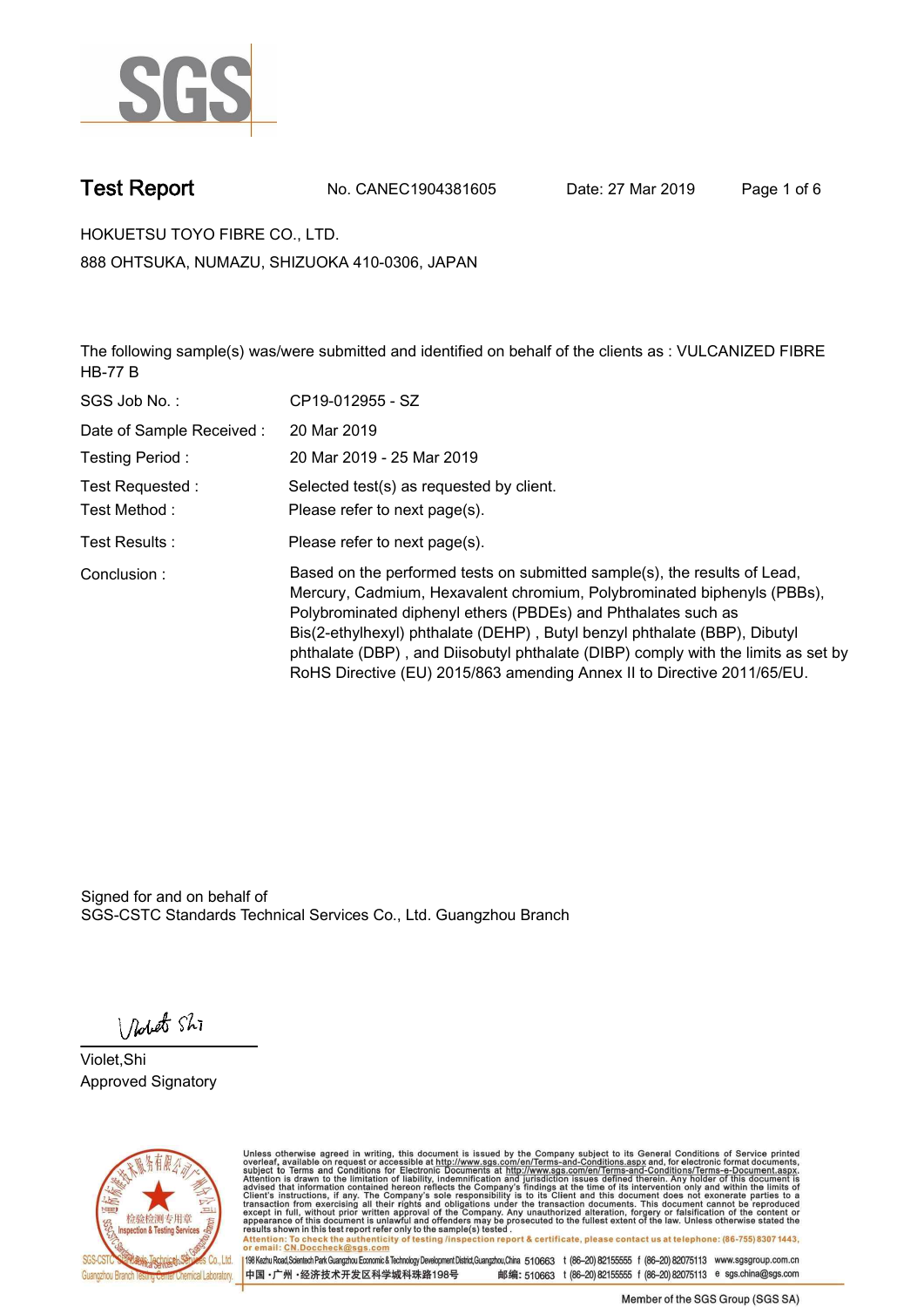

**Test Report. No. CANEC1904381605 Date: 27 Mar 2019. Page 2 of 6.**

**Test Results :.**

**Test Part Description :.**

| Specimen No.    | <b>SGS Sample ID</b>            | <b>Description</b> |  |
|-----------------|---------------------------------|--------------------|--|
| SN <sub>1</sub> | CAN19-043816.003 Black material |                    |  |

**Remarks :.(1) 1 mg/kg = 1 ppm = 0.0001%.**

**(2) MDL = Method Detection Limit.**

**(3) ND = Not Detected ( < MDL ).**

**(4) "-" = Not Regulated.**

### **RoHS Directive (EU) 2015/863 amending Annex II to Directive 2011/65/EU.**

**Test Method :. With reference to IEC 62321-4:2013+A1:2017, IEC 62321-5:2013, IEC 62321-7-2:2017 , IEC 62321-6:2015 and IEC 62321-8:2017, analyzed by ICP-OES , UV-Vis and GC-MS ..**

| Test Item(s)               | <u>Limit</u> | <u>Unit</u> | <b>MDL</b>               | 003       |
|----------------------------|--------------|-------------|--------------------------|-----------|
| Cadmium (Cd)               | 100          | mg/kg       | $\overline{2}$           | <b>ND</b> |
| Lead (Pb)                  | 1,000        | mg/kg       | $\overline{c}$           | <b>ND</b> |
| Mercury (Hg)               | 1,000        | mg/kg       | 2                        | <b>ND</b> |
| Hexavalent Chromium (CrVI) | 1,000        | mg/kg       | 8                        | ND        |
| Sum of PBBs                | 1,000        | mg/kg       | $\overline{\phantom{a}}$ | <b>ND</b> |
| Monobromobiphenyl          |              | mg/kg       | 5                        | <b>ND</b> |
| Dibromobiphenyl            | -            | mg/kg       | 5                        | <b>ND</b> |
| Tribromobiphenyl           |              | mg/kg       | 5                        | <b>ND</b> |
| Tetrabromobiphenyl         | -            | mg/kg       | 5                        | <b>ND</b> |
| Pentabromobiphenyl         | -            | mg/kg       | 5                        | <b>ND</b> |
| Hexabromobiphenyl          |              | mg/kg       | 5                        | <b>ND</b> |
| Heptabromobiphenyl         | -            | mg/kg       | 5                        | <b>ND</b> |
| Octabromobiphenyl          |              | mg/kg       | 5                        | <b>ND</b> |
| Nonabromobiphenyl          |              | mg/kg       | 5                        | <b>ND</b> |
| Decabromobiphenyl          |              | mg/kg       | 5                        | <b>ND</b> |
| Sum of PBDEs               | 1,000        | mg/kg       | $\overline{\phantom{a}}$ | <b>ND</b> |
| Monobromodiphenyl ether    |              | mg/kg       | 5                        | <b>ND</b> |
| Dibromodiphenyl ether      | ۰.           | mg/kg       | 5                        | <b>ND</b> |
| Tribromodiphenyl ether     | -            | mg/kg       | 5                        | <b>ND</b> |
| Tetrabromodiphenyl ether   |              | mg/kg       | 5                        | <b>ND</b> |
| Pentabromodiphenyl ether   |              | mg/kg       | 5                        | <b>ND</b> |
|                            |              |             |                          |           |



Unless otherwise agreed in writing, this document is issued by the Company subject to its General Conditions of Service printed<br>overleaf, available on request or accessible at http://www.sgs.com/en/Terms-and-Conditions.asp

Attention: To check the authenticity of testing /inspection report & certificate, please contact us at telephone: (86-755) 8307 1443,<br>or email: CN.Doccheck@sgs.com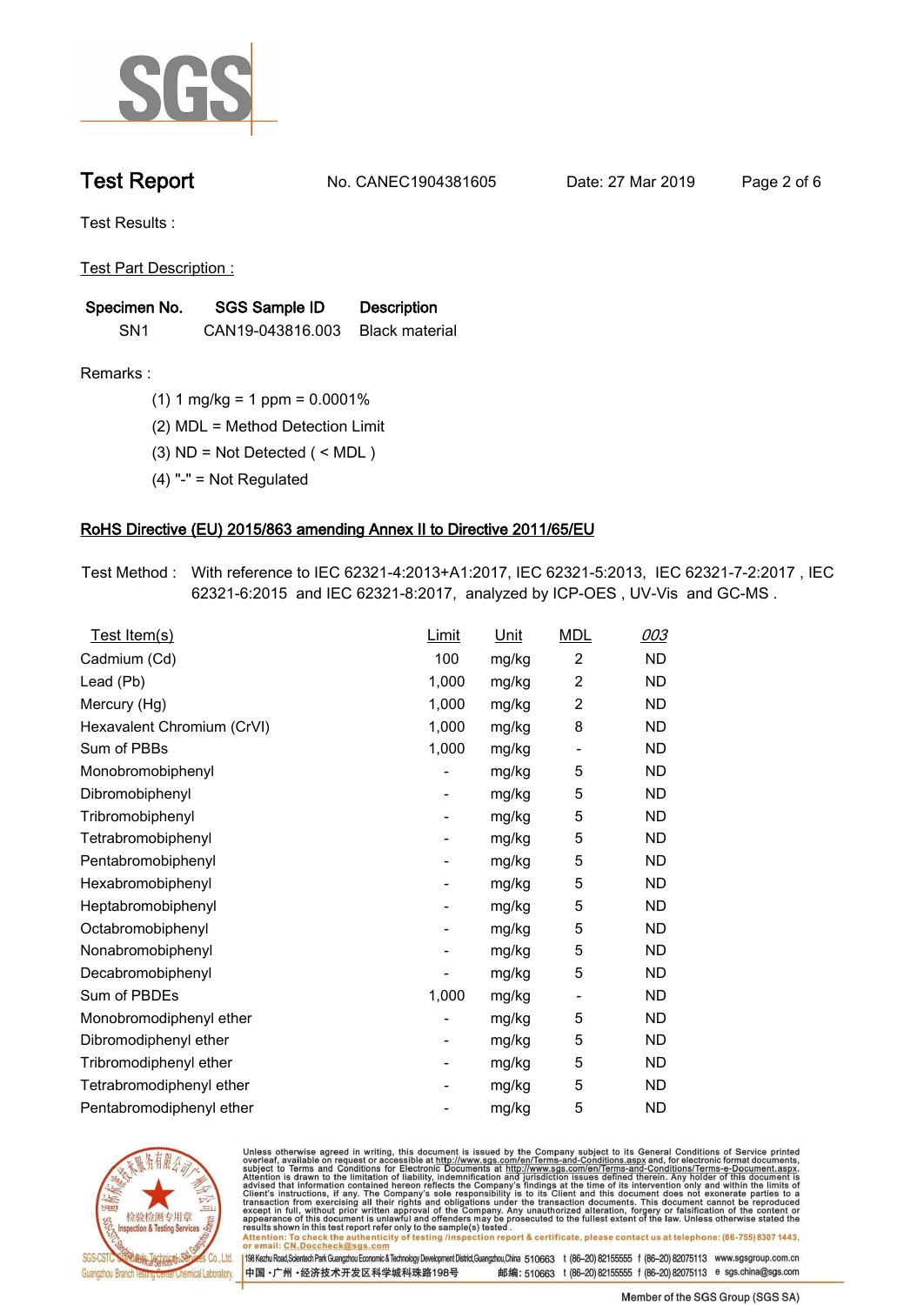

| <b>Test Report</b>                  | No. CANEC1904381605 |       | Date: 27 Mar 2019 |           | Page 3 of 6 |
|-------------------------------------|---------------------|-------|-------------------|-----------|-------------|
| Test Item(s)                        | Limit               | Unit  | <b>MDL</b>        | 003       |             |
| Hexabromodiphenyl ether             | ٠                   | mg/kg | 5                 | <b>ND</b> |             |
| Heptabromodiphenyl ether            | ٠                   | mg/kg | 5                 | <b>ND</b> |             |
| Octabromodiphenyl ether             | ٠                   | mg/kg | 5                 | <b>ND</b> |             |
| Nonabromodiphenyl ether             | -                   | mg/kg | 5                 | <b>ND</b> |             |
| Decabromodiphenyl ether             | ٠                   | mg/kg | 5                 | <b>ND</b> |             |
| Dibutyl phthalate (DBP)             | 1.000               | mg/kg | 50                | <b>ND</b> |             |
| Butyl benzyl phthalate (BBP)        | 1,000               | mg/kg | 50                | <b>ND</b> |             |
| Bis (2-ethylhexyl) phthalate (DEHP) | 1.000               | mg/kg | 50                | <b>ND</b> |             |
| Diisobutyl Phthalates (DIBP)        | 1.000               | mg/kg | 50                | <b>ND</b> |             |

**Notes :.**

**(1) The maximum permissible limit is quoted from RoHS Directive (EU) 2015/863.IEC 62321 series is equivalent to EN 62321 series** 

**http://www.cenelec.eu/dyn/www/f?p=104:30:1742232870351101::::FSP\_ORG\_ID,FSP\_LANG\_ID:12586 37,25.**



Unless otherwise agreed in writing, this document is issued by the Company subject to its General Conditions of Service printed<br>overleaf, available on request or accessible at http://www.sgs.com/en/Terms-and-Conditions.as Manus and The Check the authenticity of testing /inspection report & certificate, please contact us at telephone: (86-755) 8307 1443,

or email: CN.Doccheck@sgs.com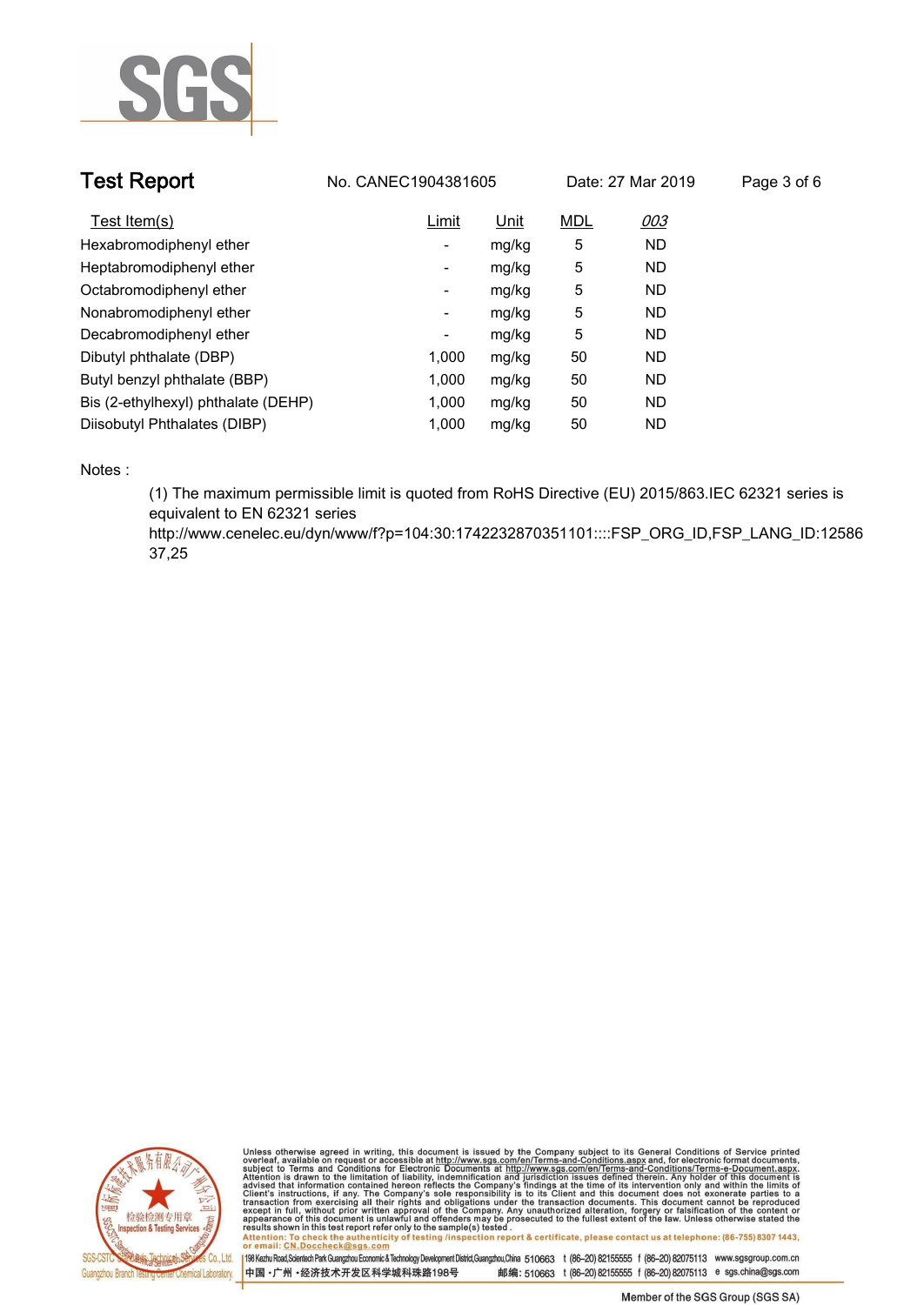

**Test Report. No. CANEC1904381605** Date: 27 Mar 2019 Page 4 of 6

## **ATTACHMENTS Pb/Cd/Hg/Cr6+/PBBs/PBDEs Testing Flow Chart**

**1) These samples were dissolved totally by pre-conditioning method according to below flow chart. (Cr6+ and PBBs/PBDEs test method excluded).**





Unless otherwise agreed in writing, this document is issued by the Company subject to its General Conditions of Service printed<br>overleaf, available on request or accessible at http://www.sgs.com/en/Terms-and-Conditions.asp

results shown in this test report refer only to the sample(s) tested .<br>Attention: To check the authenticity of testing /inspection report & certificate, please contact us at telephone: (86-755) 8307 1443,<br>or email: <u>CN.Doc</u>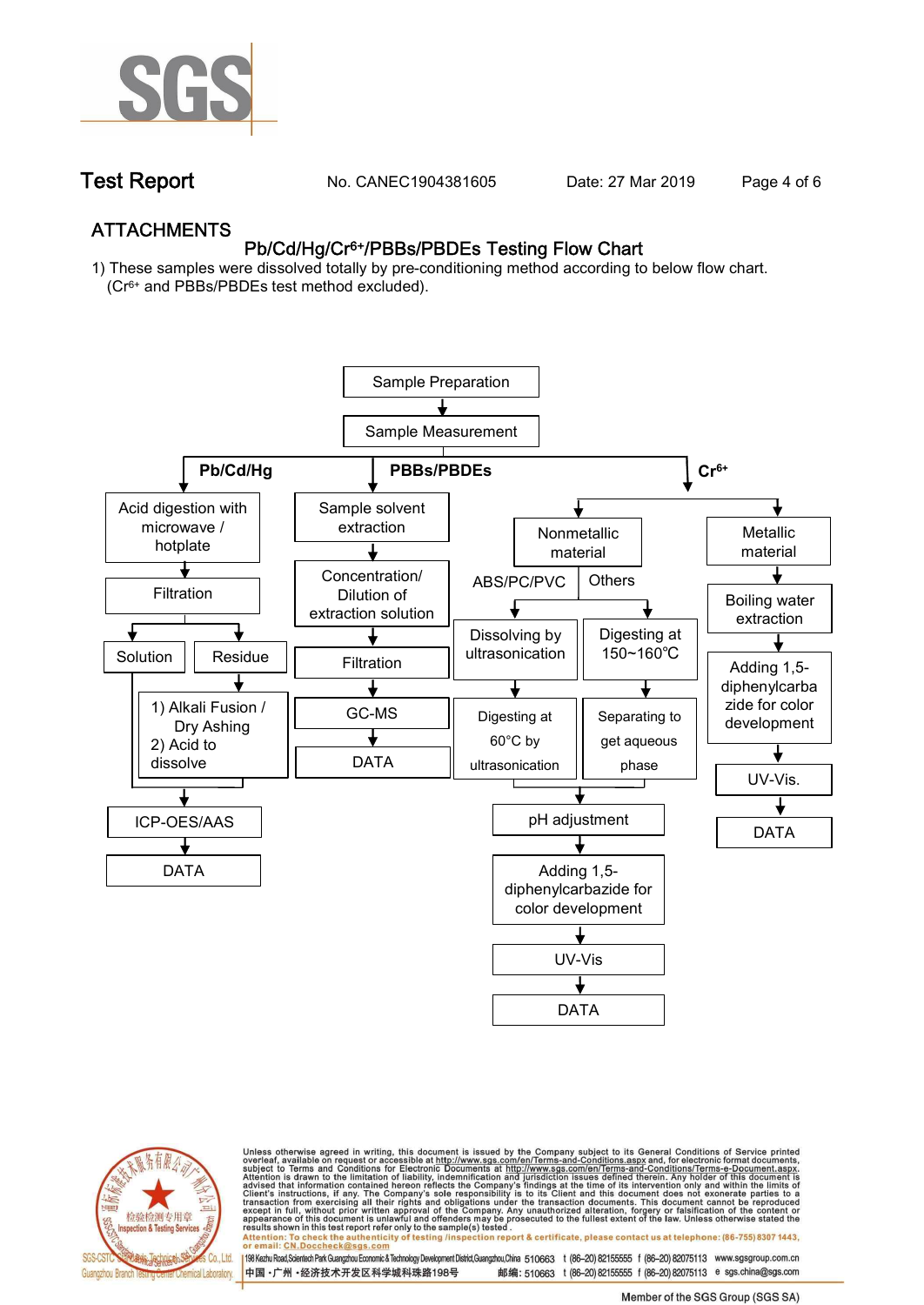

**Test Report. No. CANEC1904381605 Date: 27 Mar 2019. Page 5 of 6.**

# **ATTACHMENTS Phthalates Testing Flow Chart**





Unless otherwise agreed in writing, this document is issued by the Company subject to its General Conditions of Service printed<br>overleaf, available on request or accessible at http://www.sgs.com/en/Terms-and-Conditions.as

results shown in this test report refer only to the sample(s) tested .<br>Attention: To check the authenticity of testing /inspection report & certificate, please contact us at telephone: (86-755) 8307 1443,<br>or email: <u>CN.Doc</u>